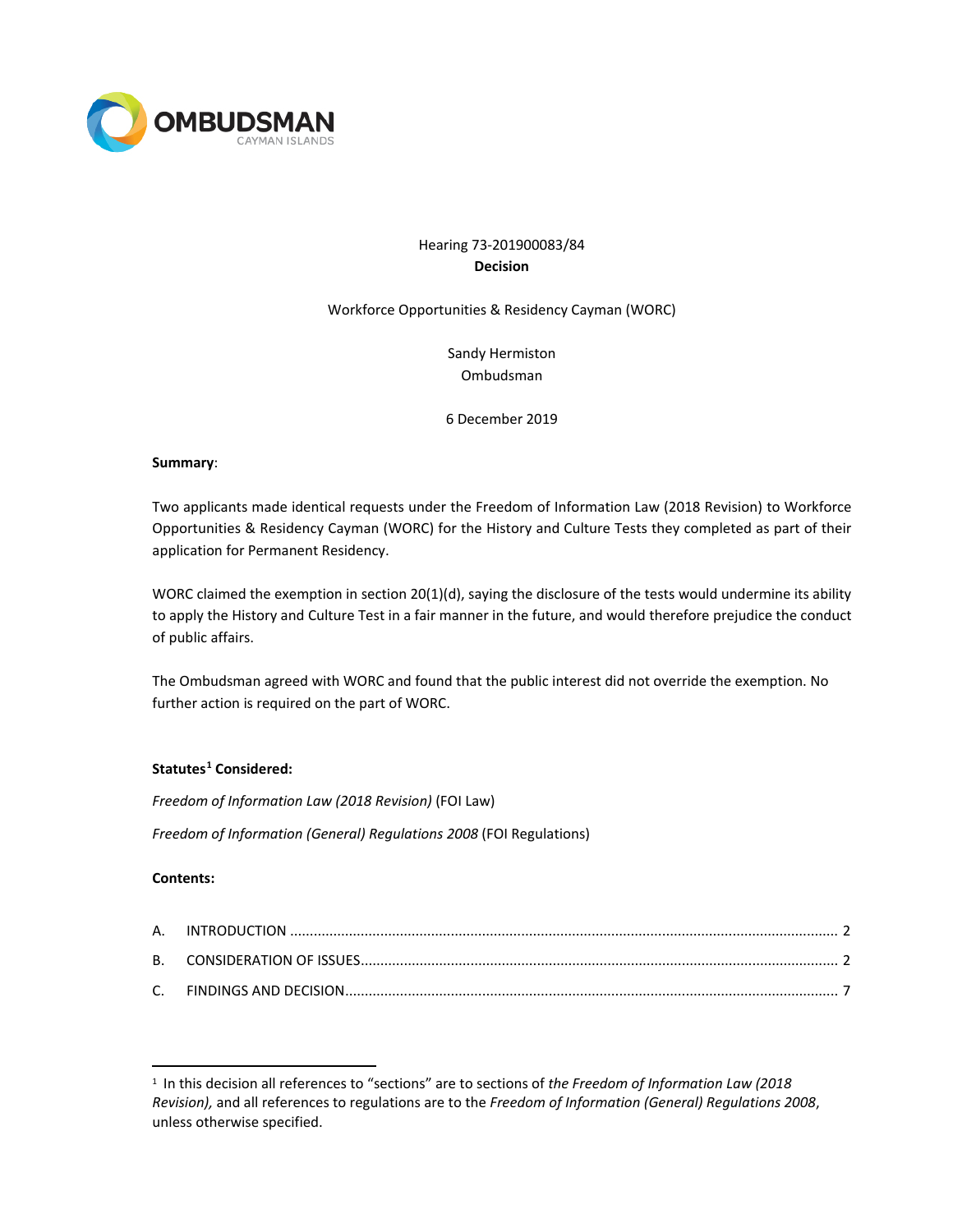# **A. INTRODUCTION**

- [1] On 2 April 2019 two Applicants made identical requests under the Freedom of Information Law (2018 Revision) to Workforce Opportunities & Residency Cayman ("WORC") as follows:
	- *(i) Where the answers that he provided to the history and culture test that he sat are kept.*
	- *(j) A copy of the test he sat.*
	- *(k) A copy of the answers that he provided.*
- [2] The responsive records consist of two completed History and Culture Tests (one per Applicant) used in the application process for Permanent Residency ("PR").
- [3] The Acting Chief Officer ("ACO") responded identically to both applications, answering the first question, and granting partial access to the requested records, with certain parts redacted under the exemption in section 20(1)(d) relating to prejudice to the effective conduct of public affairs. The ACO redacted the questions and multiple-choice answers, leaving only the names of the respective Applicants, their dates of birth, the dates of the test, and the results/points scored unredacted.
- [4] Given that the initial decision was made by the ACO, no internal review was possible and the requests were directly appealed to the Office of the Ombudsman on 14 May 2019. The Applicants requested that the matter proceed to a formal hearing before the Ombudsman.
- [5] Given that both requests were identical, both Applicants were represented by the same legal counsel, and the arguments presented on behalf of the Applicants were the same, the requests form part of a single appeal and hearing.

## **B. CONSIDERATION OF ISSUES**

- **a) Are the redacted parts of the requested records exempt under section 20(1)(d), and, if so, would access nonetheless be in the public interest?**
- [6] The Applicants asserted that the requested exams are used by WORC for its decision making on PR applications, and as such they fall within the application of section 5 and the Schedule to the FOI Law, which requires proactive publication of "records... used by [public authorities]... in making decisions... with respect to rights, privileges or benefits…". If so, the Applicants argued that the records fall outside the general right of access granted in section 6 and no exemptions can apply to them.
- [7] I disagree that section 5 and paragraph 1(d) of the Schedule to the FOI Law require the publication of the responsive records. The information required to be published by paragraph 1(d) is further specified in the ensuing paragraph (e), as:

*(i) manuals or other records containing interpretations, rules, guidelines, practices or precedents;* [or] *(ii) records containing particulars of a scheme referred to in paragraph(d), not being particulars contained in an enactment or published under this Law.*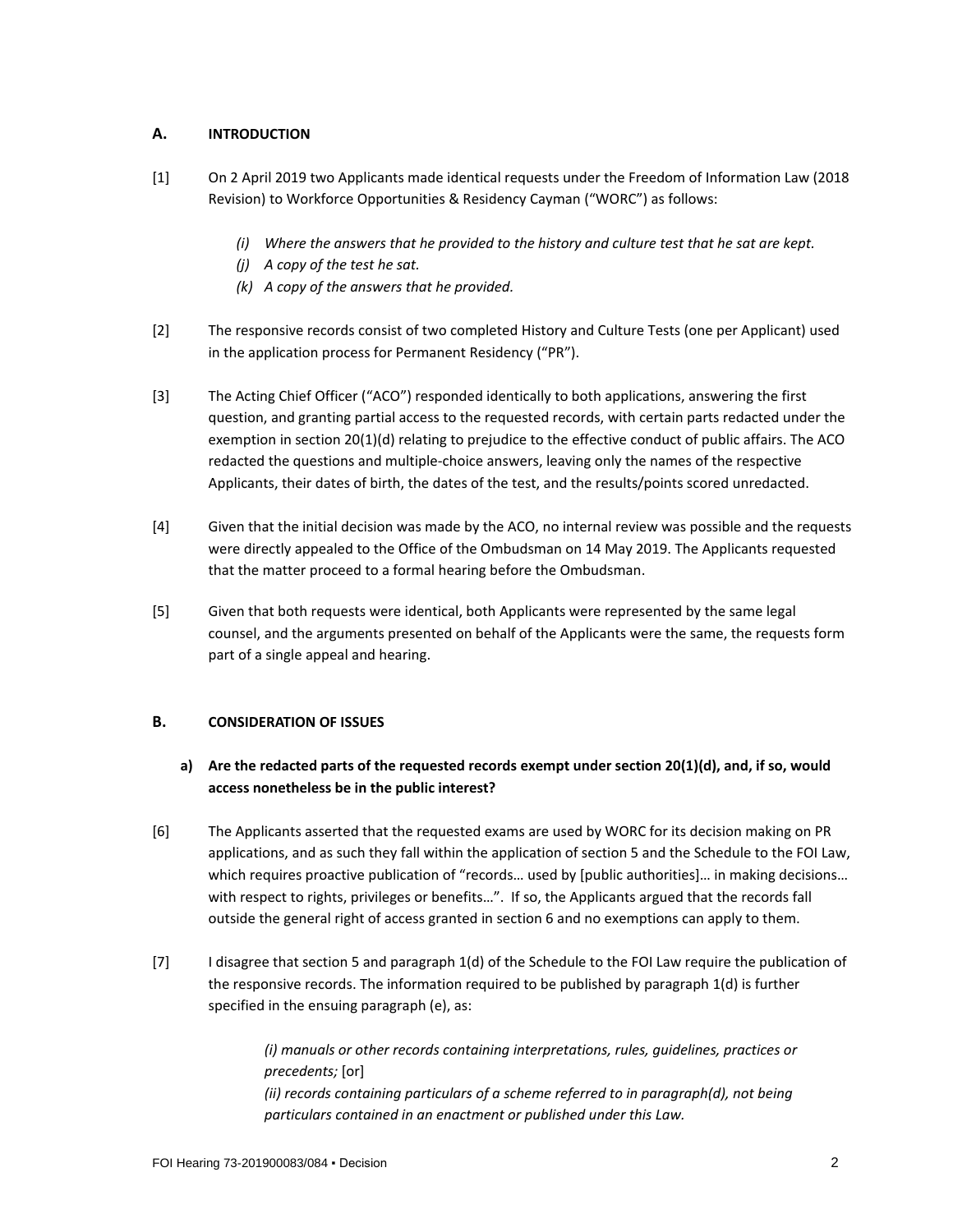- [8] I find that the responsive records are used by WORC in making decisions on PR but they do not match the description set out in subparagraph 1(e)(i) or (ii). Consequently, the responsive records are subject to the general right of access in section 6 and are capable of being subject to exemptions.
- [9] I will now proceed to consider the exemption in section  $20(1)(d)$ :

*…*

*20. (1) A record is exempt from disclosure if –*

*(d) its disclosure would otherwise prejudice, or would be likely to prejudice, the effective conduct of public affairs.*

[10] In explaining the meaning of the exemption in section 20(1)(d) both parties quote from the UK Information Tribunal's decision in *McIntyre v Information Commissioner and Ministry of Defence (EA/2007/0068)*, relating the identically worded exemption in section 36(2)(c) of the UK's Freedom of Information Act, 2000 ("FOIA"):

> *this category of exemption is intended to apply to those cases where it would be necessary in the interests of good government to withhold information but which are not covered by another specific exemption, and where the disclosure would prejudice the public authority's ability to offer an effective public service or to meet its wider objectives or purposes due to the disruption caused by the disclosure or the diversion of resources in managing the impact of disclosure.[2](#page-2-0)*

[11] In paragraph 40 of the same decision the UK Information Tribunal clarified that the term "would" in this context means,

> *"more probable than not" that there will be prejudice to the specific interest set out in the exemption and the words "would be likely to" have been interpreted to mean that there is a "real and significant risk of prejudice" to the interest in the exemption[…3](#page-2-1)*

- [12] The Applicants argued that the intent of the test, as expressed in the Immigration Regulations, is being undermined by WORC's own documentation about the exam, which states that PR applicants should prepare for the test by reading a number of identified study materials, and/or take a course offered by the University College of the Cayman Islands ("UCCI") at a cost of CI\$200. According to the Applicants, if the intention was truly to test whether PR applicants were integrated into Caymanian society, they should not be encouraged to study the books or attend the course since that "merely [tests]… their ability to memorize and regurgitate facts." The Applicants alleged that the course offered by UCCI appears to "teach the Test" rather than teaching a course, and said this undermined the integrity of the test.
- [13] WORC called attention to the legal basis for the History and Culture Test in the Immigration Regulations (2017 Revision) dealing with the application process for PR. Factor 6 of Schedule 2 of the Immigration Regulations provides:

<span id="page-2-0"></span> <sup>2</sup> *McIntyre* op cit para 25

<span id="page-2-1"></span><sup>3</sup> *McIntyre* op cit para 40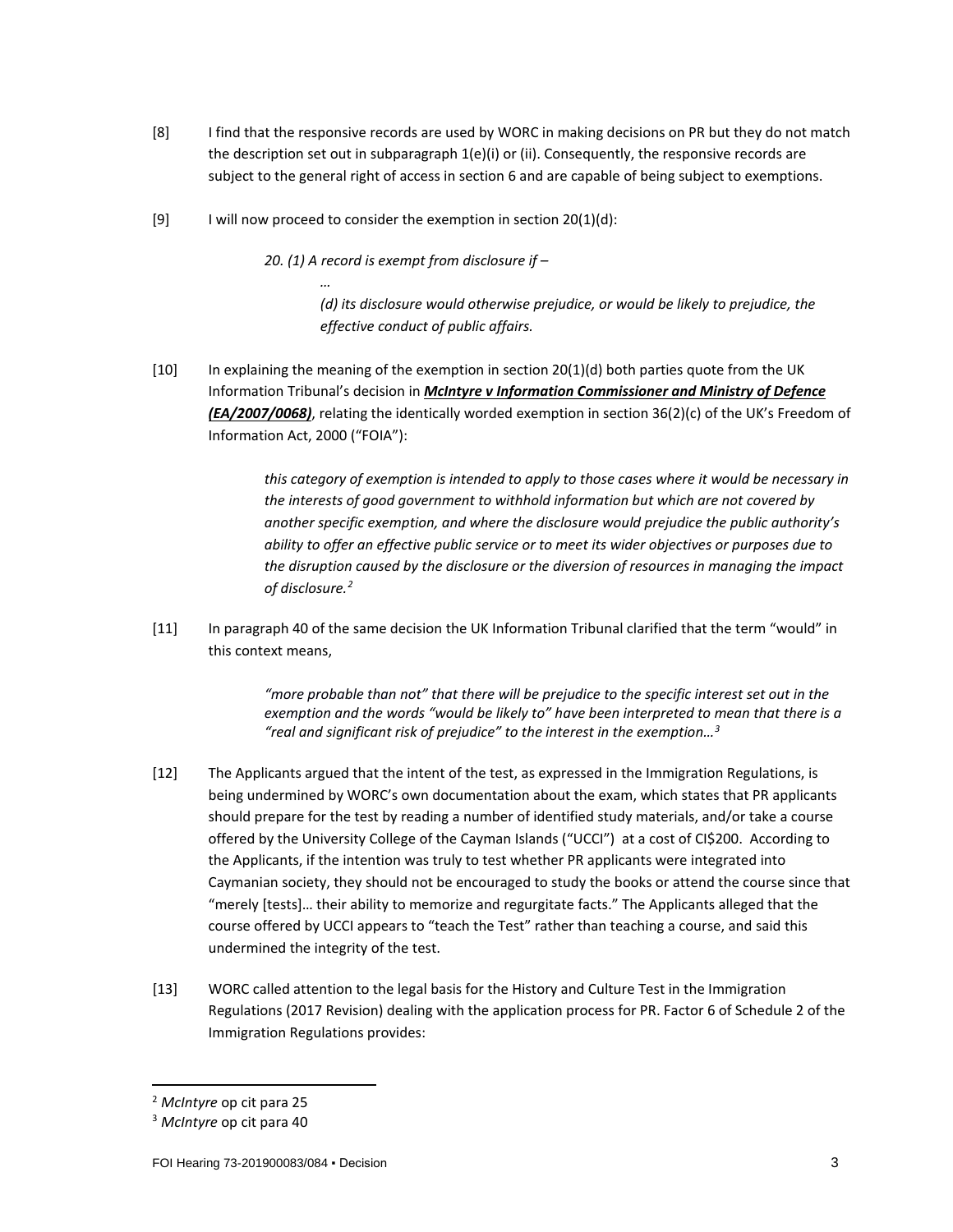*History and Culture Test An applicant's integration into the Caymanian society will be measured by reference to his knowledge of local history, tradition, customs and current events. One half-point (1/2) shall be awarded for each question answered correctly*

- [14] WORC expressed concern that the disclosure of the questions and answers relating to the History and Culture Test would undermine the purpose of the test because applicants would simply familiarize themselves with the questions and answers and not genuinely seek to learn the history and culture of the islands. Furthermore, WORC added that disclosure of the questions would "remove a proven and effective method of testing [PR applicants'] knowledge". If the test was disclosed, "[PR] applicants would have an opportunity to practice the answers, thereby manipulating the outcome", and this "would have far-reaching and detrimental effects on the Cayman Islands generally since it would significantly impact the success of future [PR] Applicants."
- [15] I agree with WORC's submissions in this regard. It is human nature to focus on learning (aka memorizing) the correct answers to a given set of questions rather than exploring the subject area more thoroughly. The higher the score on the test, the more points the applicant receives for their application, which improves their chances to be granted the privilege of permanent residency – a status coveted by many. By providing a list of resources such as study materials and available courses, rather than a list of questions and answers, the government is assisting applicants in identifying the appropriate material to learn in order to acquire the necessary information to demonstrate their knowledge of the history and culture of the islands. Reviewing the materials will undoubtedly result in the Applicant learning more than just a prescribed set of questions and answers.
- [16] The Applicants indicated that the questions and answers to the History and Culture Test are widely available online. They claim to have seen at least 2 sets of detailed questions and answers. The Applicants also provided me with a copy of the Quizlet questions and answers available online, purporting to be a full set of the Caymanian History and Culture Test.
- [17] It is clear that there are questions and answers available online which purport to represent the questions and answers actually included on the test, however, if those were the official questions and answers endorsed by WORC there would be no necessity for this appeal. I interpret WORC's denial of these FOI requests to mean that the official test is not available online.
- [18] The Applicants pointed to similar immigration exams in the UK, as well as the Theory Test of the Cayman Islands Department of Vehicle and Drivers' Licensing (DVDL) which are freely available. The similar exam in the UK is called "Life in the UK". A search of the gov.uk website [\(https://www.gov.uk/life-in-the-uk-test\)](https://www.gov.uk/life-in-the-uk-test) indicates that the UK government takes a similar approach to that in the Cayman Islands. I note the UK government goes one step further – it offers an official handbook for the test. I saw no evidence that the UK government provides a list of questions and answers. With respect to the DVDL's test – the Applicants did not provide me with any evidence to support the assertion that the questions and answers are freely available. An online search indicates that the DVDL provides a list of resources to review to prepare for the test [\(http://www.dvdl.gov.ky/portal/page/portal/vlthome/drivers/writtentest\)](http://www.dvdl.gov.ky/portal/page/portal/vlthome/drivers/writtentest).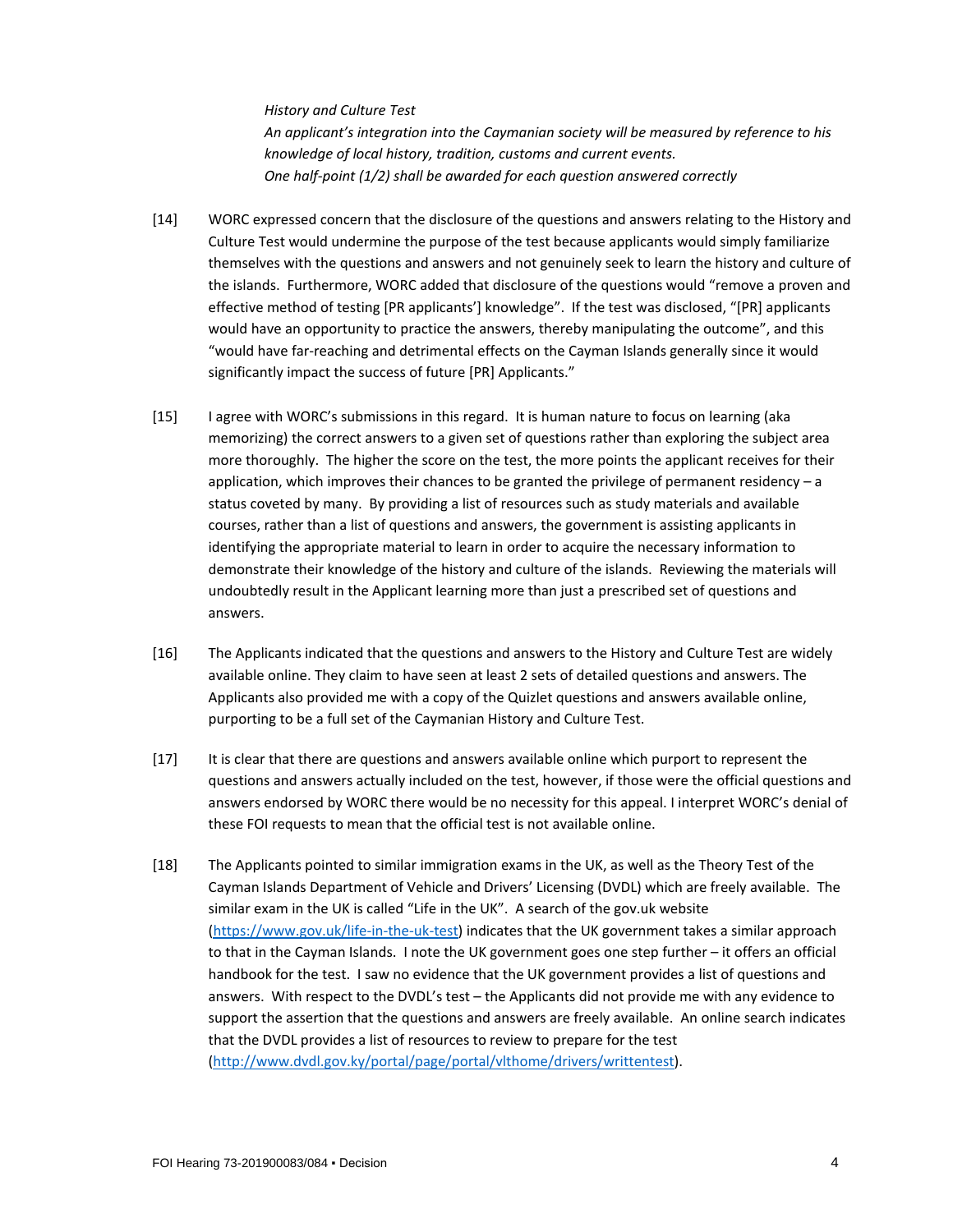- [19] The Applicants suggested that WORC had the option of requiring them to sign an agreement not to divulge the information further except to a legal advisor, the Immigration Appeals Tribunal ("IAT") or the Grand Court. WORC argued that, although under the FOI Law disclosure is to the world at large, some future [PR] applicants would likely not get sight of the questions (if they were disclosed). The Applicants' proposed solution is not practical. The enforcement of any such agreement would be so unwieldly as to make the agreement impossible to uphold.
- [20] WORC claimed that disclosure constitute an unfair disadvantage, undermine the security and integrity of the examination, and render it invalid for future use. WORC asserted that limiting disclosure of the questions to the PR applicant who actually answered that particular set of questions would not mitigate the risk of others circumventing the examination process, and would lead to the test no longer serving its intended purpose, which is to measure an applicant's integration into Caymanian society.
- [21] I agree with WORC because each History and Culture Test is a selection of 40 questions from a larger pool of questions which get reused on an ongoing basis. Disclosure of any of the answers is likely to lead to wider distribution in the community which leads back to the concern I expressed in paragraph 15 about people learning the material as opposed to memorizing the answers. The fact that there are online resources currently available which purport to contain the questions and answers for the test is an example of the difficulty in maintaining the confidentiality of the test.
- [22] In a similar appeal involving a request for promotion examinations and a marking matrix of the Royal Cayman Islands Police Service ("RCIPS") the former Information Commissioner found that section 20(1)(d) was engaged. While previous decisions are not binding upon me, consistency in decisionmaking is an important component of fairness. I agree with the following:

*… disclosure would be likely to damage the ability of the RCIPS to conduct exams and grant promotions according to standards deemed desirable by senior management and the Training Unit. As such, disclosure would be likely to undermine the credibility of the examination and promotion processes, and might discredit the entire Police force.[4](#page-4-0)*

- [23] The Applicants raised a number of arguments which are not relevant to the determination of the question before me:
	- The Applicants indicated that they have made the FOI requests in the context of their respective immigration appeals. Unsuccessful PR appellants under the Immigration (Transition) Law, 2018, may appeal to the IAT on the basis of an error of law or a decision at variance with the Immigration Regulations. The Applicants argued it is imperative that they have a complete understanding of the decision-making process, especially in regard to the granting of points under the Immigration Regulations.
	- They claimed to know of a number of refusals of PR which were reversed due to errors in scoring applications for PR. Since errors have allegedly occurred in the scoring of other factors (in other cases), the Applicants stated that it is logical to assume errors are

<span id="page-4-0"></span> <sup>4</sup> Information Commissioner's Office *Hearing Decision 14-00711 Royal Cayman Islands Police Service* 22 July 2011 para 36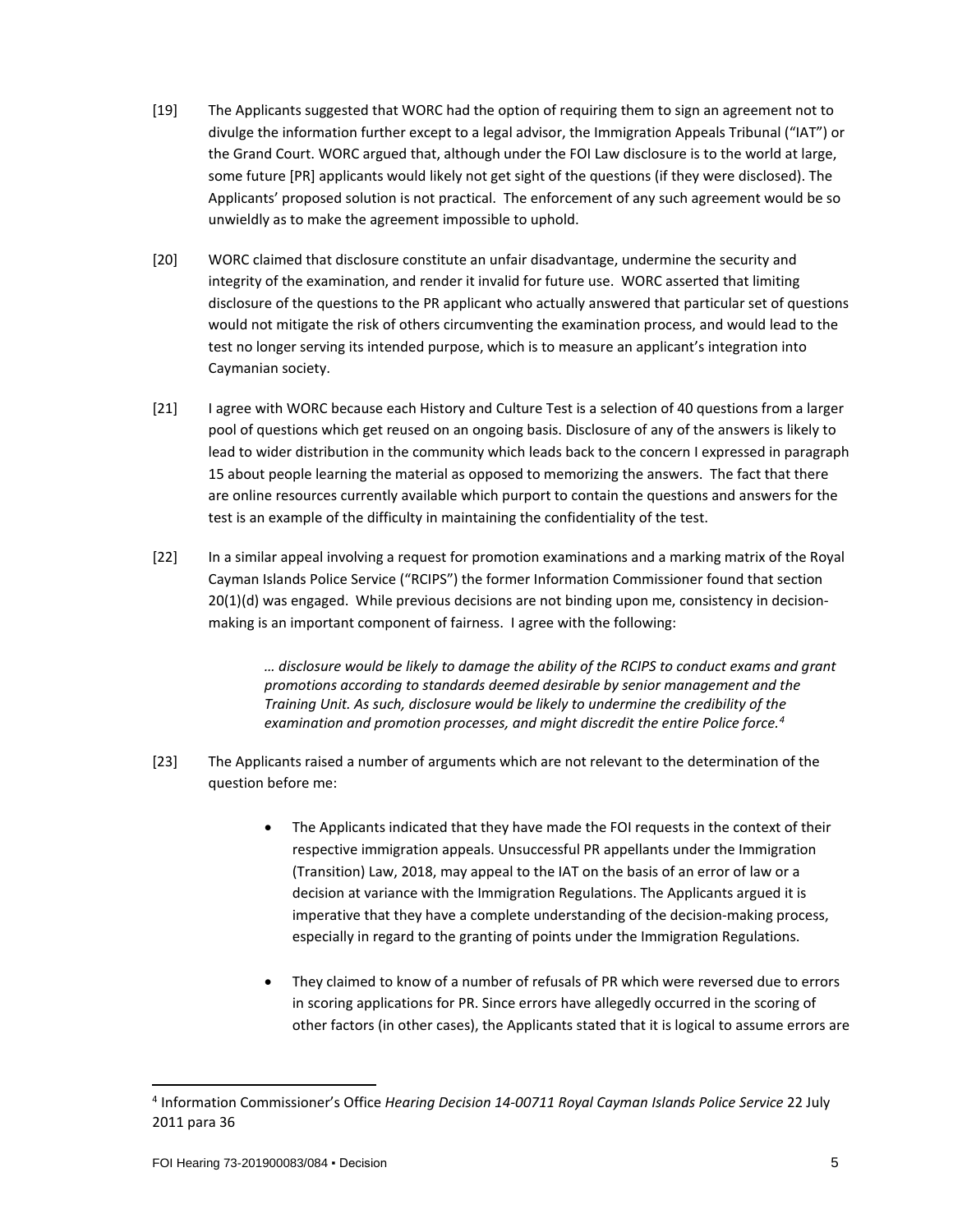also being made in scoring the History and Culture Test. However, without access to the appellants' exams such errors would remain undiscovered and go unchallenged.

• The Applicants quoted the ruling of the Chief Justice in **Hutchinson Green and Racz v Immigration Appeals Tribunal [2015] CILR 96** in regard to the obligation on the part of parties to immigration cases to,

*present the facts in a full and transparent manner. Not only must all decisions and acts of public officials be lawful, rational, proportionate and procedurally fair, they must manifestly appear to be so*.

In withholding the requested records the Applicants argue WORC acted unreasonably and in breach of natural justice, as well as in contravention of section 19 of the Bill of Rights in the Cayman Islands Constitution Order, 2009, which addresses lawful administrative action, demanding that it be "lawful, rational, proportionate and procedurally fair".

• On the  $21^{st}$  of November 2019 the Applicants made further submissions expressing concerns about a course run by the University College of the Cayman Islands (UCCI) which suggests at least one instructor "is aware that there are questions being asked in the History and Culture Test which the correct answer is in fact incorrect". They advise that the instructor is providing students with the answer which "while factually incorrect will lead the student to receive points". WORC responded by indicating that two of the three questions given as examples of this issue were in fact not part of the pool of questions used for the test.

I am not empowered to consider the quality of the History and Culture Test or the manner in which it is conducted by WORC. I cannot decide whether it meets the stated objectives of the Immigration Regulations. Nor am I am empowered to consider whether the IAT meets its obligations under the Constitution. These are matters for WORC and the IAT.

# [24] **Consequently, I find that the responsive records are exempt under section 20(1)(d).**

- [25] Since I have found that the exemption in section 20(1)(d) applies to the responsive records, I must now consider whether the records should, nonetheless, be released in the public interest, as required by section 26(1).
- [26] WORC listed a number of public interest factors in favour of disclosure:
	- Public scrutiny of the History and Culture Test to ensure the questions are consistent with the intent of the Immigration legislation governing PR; and,
	- Greater public understanding of the examination process.
- [27] WORC also identified the following factor against disclosure: